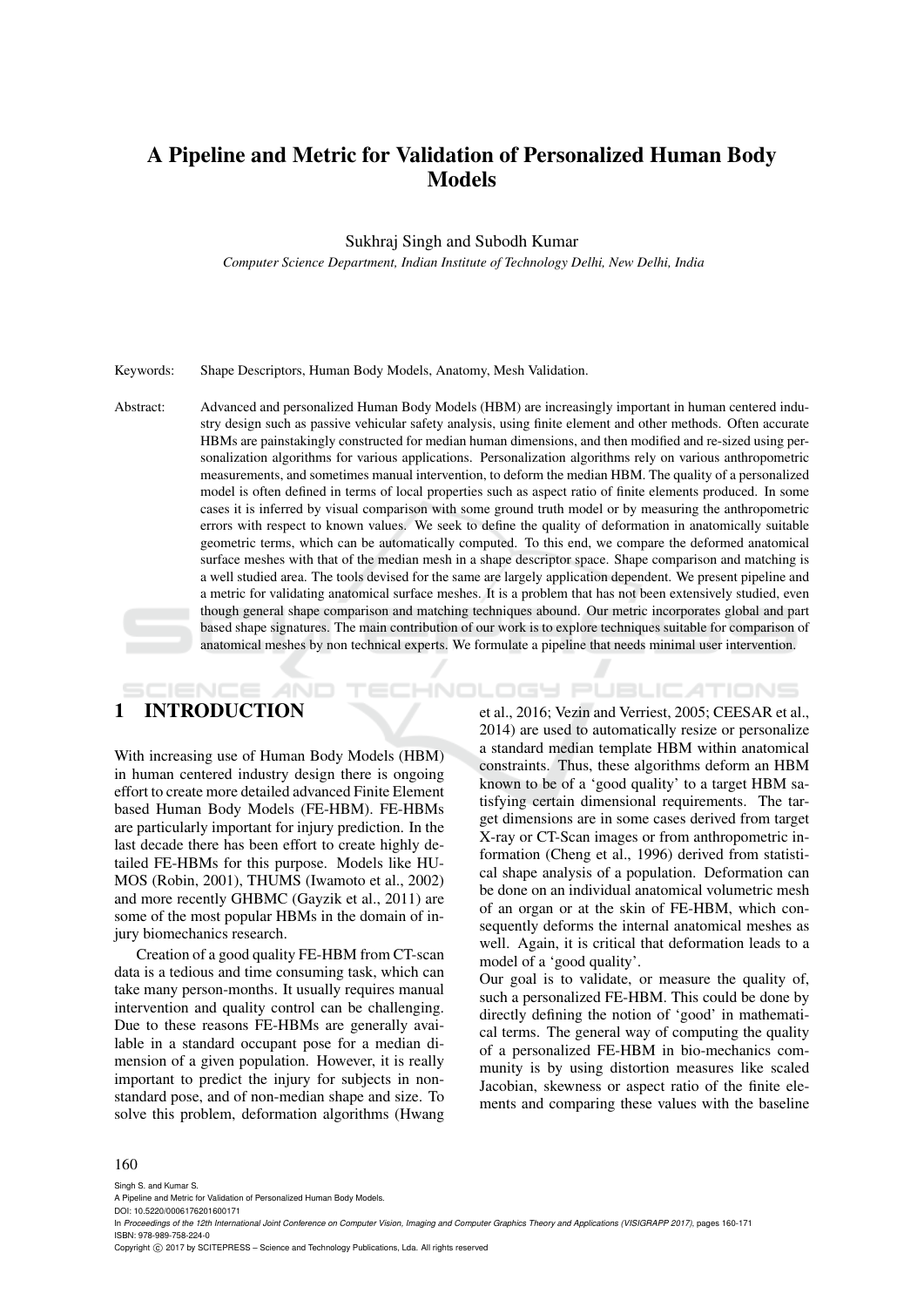FE-HBM (Lalonde et al., 2013) and then manually evaluating simulation results. It is also done by measuring the errors in anthropometric measurements of the personalized HBM or that of palpable landmarks of internal organs with that of actual human (Poulard et al., 2012) or by visual comparison with the baseline HBM. An alternative or rather complementary way to assess quality is by comparing the geometric properties of a surface mesh extracted from an anatomical volumetric mesh with an accurate anatomically correct baseline surface mesh.

In computer graphics, 3D shapes are often represented as polygonal, or triangular, surface meshes. Comparison and matching of two shapes is fundamental in shape analysis. With the advancement in 3D capture technologies there has been a continuous expansion of shape databases. Consequently, significant advances in shape analysis have been made in the area of shape retrieval and shape matching. A large number of global shape signatures have been introduced so as to have efficient and correct shape retrieval (Iyer et al., 2005; Tangelder and Veltkamp, 2007).

The other important work in shape analysis is the analysis of the property of a mesh after it has undergone mesh processing algorithms like simplification, smoothing, watermarking, compression or deformation. These processed meshes are often compared with the original mesh using absolute measures like dihedral angles or other distortion measures. Metrics like Minkowski distance or Hausdorff distance are also used to find the difference between meshes (Aspert et al., 2002; Cignoni et al., 1998). More recently, metrics like MSDM2 by (Lavou, 2011) have been introduced which are human perception oriented distortion measures. However using such methods assumes that the two meshes are in the same coordinate space and fully aligned. There are other visualization based comparison approaches where Gaussian curvature or Mean curvature is used to color the mesh so as to facilitate visual comparison of the mesh (Zhou and Pang, 2001). This requires significant user intervention due to the visual inspection involved.

Further, many shape analysis methods depend on the kind of shape domains they are applied to, e.g., man-made shapes, natural shapes, CAD models, etc. Human anatomy is one such domain where these shape analysis methods have not been applied extensively. Although there has been research focused in the image domain for anatomical organs, 3D surface mesh analysis of human anatomical organs is not well explored.

In particular, in the anatomical context, some deformations are acceptable, even desirable, while others are not. For example, lengthening or fattening of a Femur bone is likely due to the target dimension. On the other hand, a bulging lesser trochanter implies a poor deformation. Thus purely geometric distance between a median mesh and a personalized mesh would not suffice. Our research has lead us to the set of local and global geometric features, each already found in the literature, which together provide a usable metric to help guide the personalization algorithm.

The main contribution of our work is a 3D anatomical surface mesh comparison pipeline and a quality metric – two scalar values that provide a measure of similarity between a template mesh and a deformed candidate mesh. Again, the candidate mesh is not expected to 'match' the template mesh in the sense that shape matching algorithms depend on. Rather, it is likely to be non-linearly deformed. Our metric focuses on the fact that 'good' meshes contain all anatomical parts in the right configuration and of the right relative dimensions. In order to compute such a metric, we

- Incorporate various geometric feature based signatures for anatomical meshes validation.
- Implement a part-based mesh validation pipeline, which considers the local part based features, and relational features between adjacent parts.
- Model the mesh validation problem as a graph matching problem.
- Coin a resultant validation metric, which considers the local, relational and global geometric features. J PUBLICATIONS
- Test the devised pipeline and metric for 3D anatomical surface meshes.

The remainder of the paper is organized as follows: in Section 2 we present the various processing blocks of the pipeline, Section 3 provides details about the segmentation algorithm used to find parts, Section 4 provides detail about various shape signatures used and also the formulation of graph. Further, Section 5 provides details about the algorithm used for finding correspondence with an optional segment merge step detailed in Section 6 and Section 7 details metric computation. Finally, in Section 8 we discuss the results of the pipeline and Section 9 concludes with limitations and future scope of work.

## 2 THE PIPELINE

In our work we have mainly used 3D surface meshes of human skeletal system, primarily of the lower limb region. On the basis of shape, anatomists broadly classify the bones as a) Long bones b) Short bones c) Irregular bones and d) Flat bones (Gray, 2001).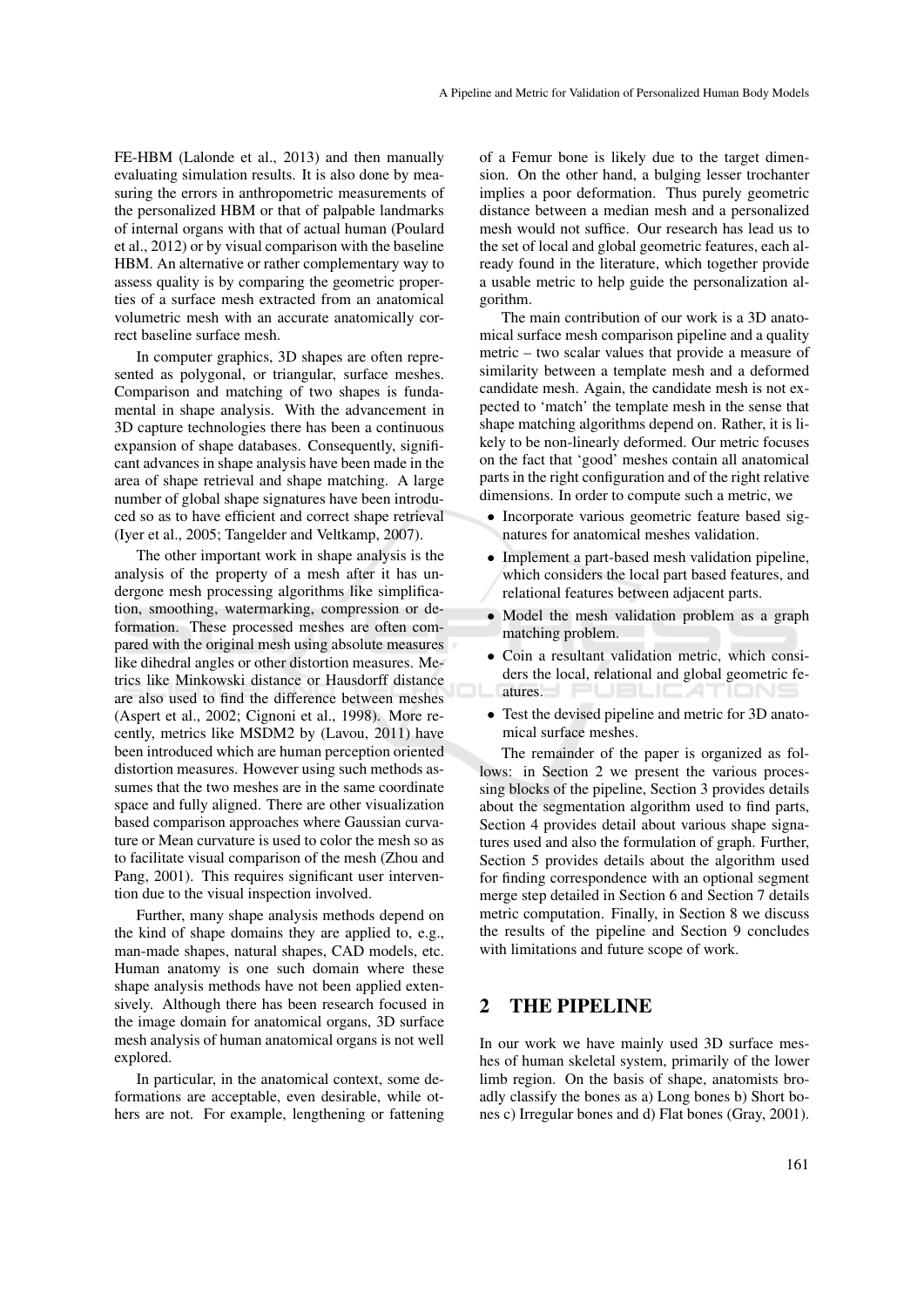A particular bone may further be classified into parts based on its topography such as shaft, fovea, fossa, neck, head, condyles, etc. These are essentially anatomical terms whose analogy would be parts like, cylindrical, depression, protruding, spherical, rough, etc. However, a surface mesh, by construction, may not be able to represent all such features of the bone, it depends on the resolution of the mesh and the purpose for which a mesh is constructed.

We envisage to incorporate geometric features that cater to the above classification of bony anatomy. Features based on Eigen values help us gain an insight into the overall shape of a bone, the shape diameter function (Gal et al., 2007) caters to variability in shape, and shape index values based signature (Koenderink and van Doorn, 1992) considers detailed surface characteristics of a bone. The work of (Lavou et al., 2013) also tries to find an optimal metric by linearly combining various metrics with weights predicted using machine learning techniques applied on LIRIS Masking Database. They have used different geometrical properties viz. dihedral angles, max and min curvature. Also the database used for learning did not have anatomical meshes and the resultant metric is a global visual distortion metric. The details of the signatures used in current research are explained further in Section 4.

Further, the work of (Biederman, 1987) on recognition by parts (RBC) suggests that humans tend to recognize an object based on its parts, and this has been exploited in various part based shape retrieval algorithms (Theologou et al., 2014). The work by (Jiang et al., 2013) also follows a part based matching approach, using a signature based on eigenfunctions of Leplace-Beltrami operator for CAD models. In our present work, we also take this notion into consideration and develop a metric that focuses on part based signatures and relationships between parts as well. The steps involved in metric computation are explained next.

Let us consider two polygonal surface meshes P*<sup>A</sup>* and  $P_B$ , where  $P_A$  is the template mesh known to be anatomically correct and  $P_B$  is the candidate mesh to be validated. Figure 1 shows the main processing blocks of pipeline and metric computation, the same are described with some details as follows:

- Mesh Segmentation of the given two meshes,P*<sup>A</sup>* and P*B*.
- Attributed Relational Graph(ARG) creation from the segmented meshes.
- Computation of cost matrix between the two ARGs
- Computation of the segment to segment matching,

i.e., permutation matrix, using Hungarian node assignment algorithm.

- An Optional segment merging step, in case there are unmatched segments.
- Finally, computation of global, part-based and resultant mesh validation metric.



Figure 1: Pipeline Block Diagram.

The following sections provide the detail of the above mentioned pipeline blocks.

## 3 MESH SEGMENTATION

In order to compute a part-based metric, the first step is to compute these parts. We have chosen standard segmentation to try to decompose a mesh into parts as most anatomically salient parts indeed are geometrically also distinct from its neighbors. Although segmentation is not our end goal and it is often sufficient for the two meshes  $P_A$  and  $P_B$  to undergo similar segmentation, we have found the Shape Diameter Function (SDF) based segmentation algorithm (Shapira et al., 2008) does well to align segments with anatomical parts. The Princeton benchmark on 3D mesh segmentation (Chen et al., 2009) ranks SDF based segmentation algorithm as third in its evaluation metric. Further, the SDF based segmentation takes about 10x less time than the top two. The algorithm is largely automatic: it does not need user intervention to decide segment count. In fact, the default parameters values mentioned by the authors generally work.

SDF is a volume based shape function and is invariant to rigid transformation and largely oblivious to pose changes. It is defined as a scalar field on the mesh surface and it gives a measure of the diameter of the object's volume in the neighborhood of each point on the surface. It involves computation of a local diameter at each vertex of a mesh. The histogram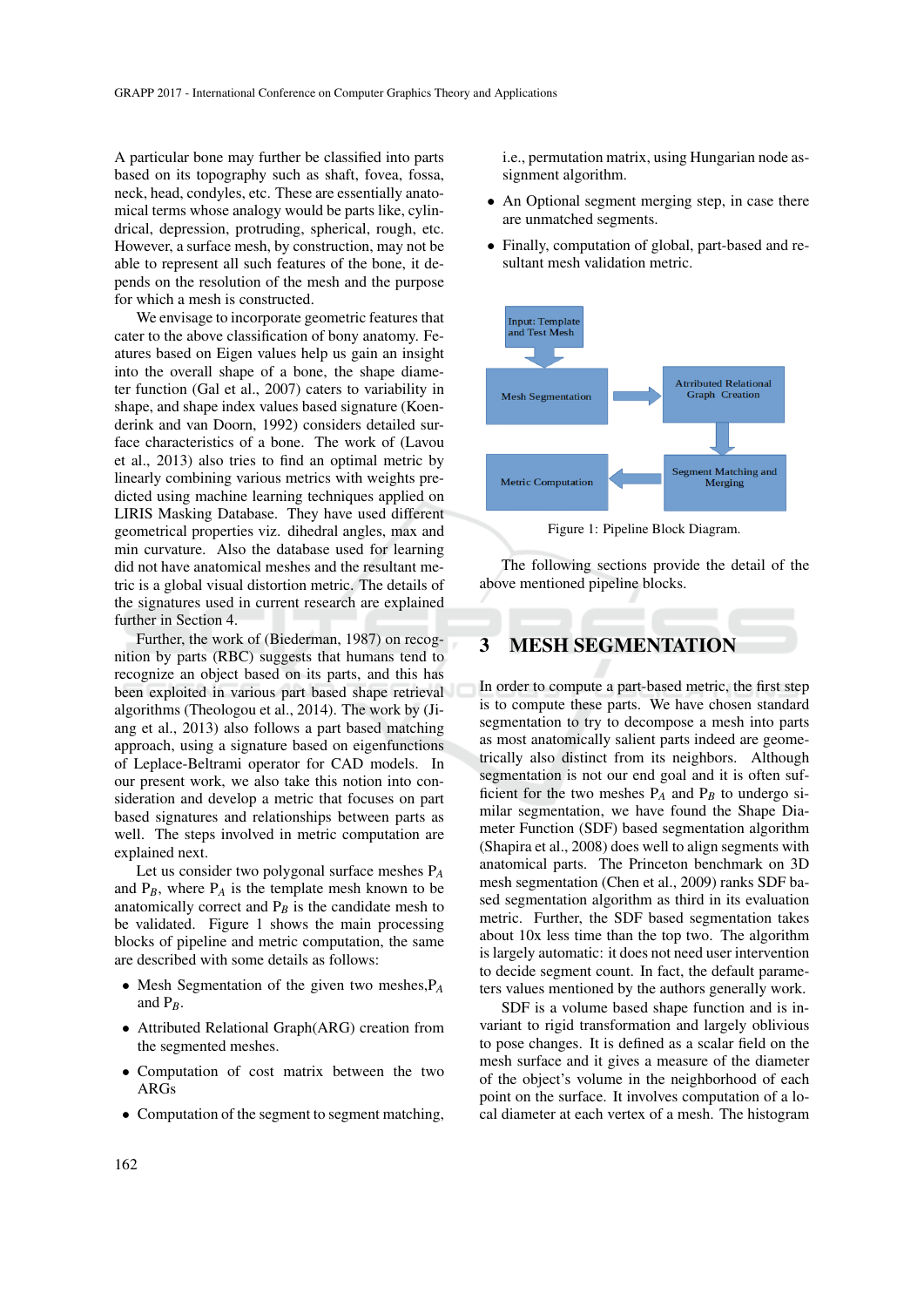of the SDF values is processed using Gaussian Mixture Models and Expectation Maximization algorithm to create consistent mesh partitions.

We use the implementation provided by the CGAL library package (Yaz and Loriot, 2016) with default values of 25 rays, cone angle of 120 degrees, 5 clusters and 0.26 as smoothing factor. We further build upon the facet-id map provided as output of the algorithm, to create separate polygon segment meshes. These segment meshes are later used for creating shape signatures in order to get the part-based comparison metric.

We use the following notation.  $S_A$  and  $S_B$  are the segmented polygonal meshes such that

$$
S_A = \bigcup_{i=1}^{n} S_{ai}, S_{ai} \text{ is the } i^{th} \text{segment of mesh } P_A
$$
  
*m*

$$
S_B = \bigcup_{j=1}^m S_{bj}, S_{bj}
$$
 is the  $j^{th}$  segment of mesh  $P_B$ 

Where, *n* and *m* are number of segments of P*<sup>A</sup>* and P*B*, respectively.

# 4 ATTRIBUTED RELATIONAL GRAPH CREATION

The segmented meshes  $S_A$  and  $S_B$  are used to create two adjacency graphs. We create a node corresponding to a segment and an edge for every pair of adjacent segments of the segmented mesh. We associate properties a.k.a. attributes to the nodes and the edges based on these segments, such a graph is known as Attributed Relational Graph (ARG). The Boost Graph Library (Siek et al., 2001) has been extensively used for the implementation of ARG. Let  $G_A = (V_a, E_a)$  be the ARG for the segmented mesh  $S_A$  and  $G_B = (V_b, E_b)$  be the ARG for the segmented mesh S*B*.

The node attributes are the signatures based on geometric shape descriptors of a mesh segment and the edge attributes are the relational properties between two adjacent mesh segments. The following subsections provide details of the various geometric properties and thus signatures used to create these attributes. We will use the terms node and segment interchangeably henceforth.

## 4.1 Node Attributes

Geometrical properties of segments that are assigned to the nodes are termed as node attributes. The following subsection provide details of the various node attributes used in our implementation.

#### 4.1.1 SDF Signature

*n* 

We create SDF signature of a segment, which is a log normalized histogram of SDF values as described in (Shapira et al., 2008).

$$
sdf = \frac{log\left(\frac{sdf(f) - min(sdf)}{max(sdf) - min(sdf)} * \eta + 1\right)}{log(\eta + 1)}
$$

Where  $sdf : F \to R$  is the SDF value for each facet  $f$  and  $\eta$  is a normalizing parameter, which is set to 4. The SDF signature is pose-oblivious and captures the volumetric variation of a 3D shape. We use 64 bins to create the histogram which is same as the original bin count used by the authors in (Gal et al., 2007). Let us denote,  $V_{ai}^{sdf}$  and  $V_{bj}^{sdf}$ , as the SDF signature for the  $i^{th}$  and the  $j^{th}$  node of  $G_A$  and  $G_B$ , respectively.

#### 4.1.2 Shape Index Signature

We create a Shape Index (SI) (Koenderink and van Doorn, 1992) signature of a segment. which is a histogram of the SI values. If  $K_1$  and  $K_2$  are the principal curvatures for a patch around a vertex of mesh, the SI value for that patch is defined as:

$$
si = \frac{1}{2} + \frac{1}{\pi} \arctan \frac{K_2 + K_1}{K_2 - K_1}
$$
, where  $K_1 \le K_2$ 

The principal curvatures  $K_1$  and  $K_2$  are determined using the second order differential properties of a local representation of the manifold fitted using a jet, a truncated Taylor expansion (Cazals and Pouget, 2005). We use the CGAL library package by the same authors (Pouget and Cazals, 2016) for estimating local differential properties of a patch around a mesh vertex via jet fitting.

The formula for determining SI values is changed slightly from the original expression so that it is positive always. For all patches except the planar patch, for which it is indeterminate,  $si \in [0,1]$ . *si* is a scalar that provides information about the shape of a patch, e.g., whether it is a cup, cap, ridge, rut or saddle. Likewise sdf signature, we use 64 bin histogram here as well to create SI signature for a mesh segment. Let,  $V_{ai}^{si}$  and  $V_{bj}^{si}$ , be the SI signature for the *i*<sup>th</sup> and the *j*<sup>th</sup> node of  $G_A$  and  $G_B$ , respectively.

#### 4.1.3 Area Ratio

We compute the ratio of the area of a segment to the area of the complete mesh. If *Ar<sup>S</sup>* is the surface area of a mesh segment and *Ar<sup>P</sup>* the surface area of the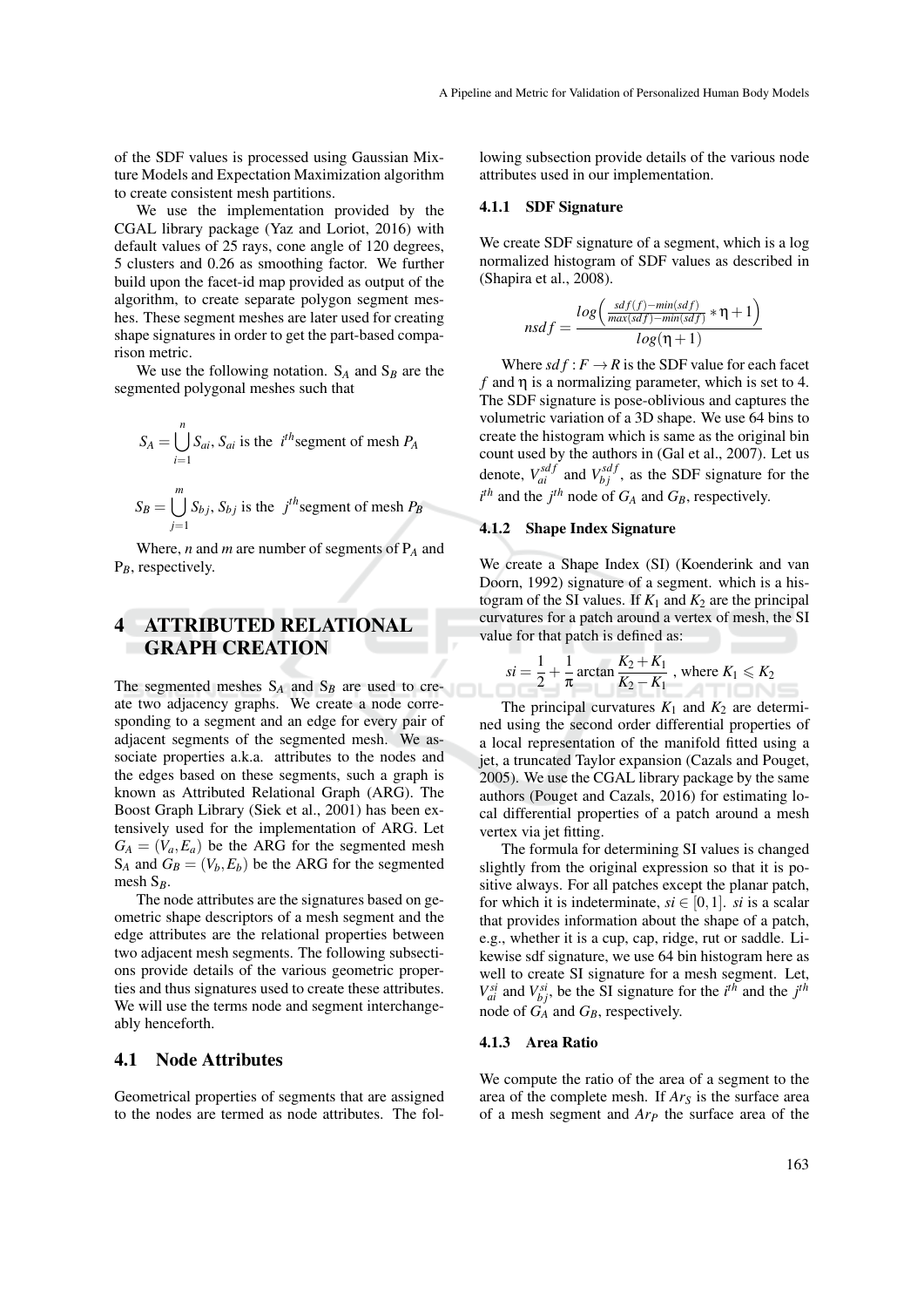complete mesh, Area ratio accounts for the relative size of each part.

$$
\alpha = \frac{Ar_S}{Ar_P}
$$

is defined as the area ratio of that segment. The same is associated with the corresponding node of ARG. Let,  $V_{ai}^{\alpha}$  and  $V_{bj}^{\alpha}$ , be the area ratio for the *i*<sup>th</sup> and the *j th* node of *G<sup>A</sup>* and *GB*, respectively.

#### 4.1.4 Eigen Value Based Shape Descriptor

If  $\lambda_1$ ,  $\lambda_2$  and  $\lambda_3$  are the three eigenvalues of a segment s.t.  $\lambda_1 > \lambda_2 > \lambda_3$  then the eigenvalues based shape descriptor can be defined as in (Sidi et al., 2011):

$$
e_1 = \frac{\lambda_1 - \lambda_2}{\sum_{i=1}^3 \lambda_i} \qquad e_2 = \frac{2(\lambda_2 - \lambda_3)}{\sum_{i=1}^3 \lambda_i} \qquad e_3 = \frac{3\lambda_3}{\sum_{i=1}^3 \lambda_i}
$$

We compute the eigenvalues based shape descriptor as a vector having components  $e = \langle e_1, e_2, e_3 \rangle$  of each segment and assign it as an attribute to the corresponding node of the ARG. We use CGAL library Principal Component Analysis package (Alliez et al., 2016) to compute the eigenvalues of a mesh segment. Let,  $V_{ai}^e$  and  $V_{bj}^e$ , be the shape descriptor for  $i^{th}$  and  $j^{th}$ node of *G<sup>A</sup>* and *GB*, respectively.

### 4.1.5 Node Degree

The node degree is the number of edges connected to a node. Although this attribute is assigned to a node, **JOLC** in strict sense it is a relational attribute. Let,  $V_{ai}^{deg}$  and  $V_{bj}^{deg}$  be the node degree for the *i*<sup>th</sup> and the *j*<sup>th</sup> node of *G<sup>A</sup>* and *GB*, respectively.

#### 4.2 Edge Attribute

We compute a tuple that represents the angles between the two largest eigenvectors (the ones with the largest eigenvalues), respectively, of a segment with its adjacent segment. If  $u_{1s}$  is the largest and  $u_{2s}$  the next largest eigenvector of a segment *S<sup>A</sup>* and *v*1*<sup>s</sup>* and *v*2*<sup>s</sup>* are similarly the two largest eigenvectors of an adjacent segment  $S_B$ , the tuple of eigenvector angles (in radians) is defined as.

$$
\beta_e = [u_{1s} - v_{1s}, u_{2s} - v_{2s}]
$$

This tuple is a relational feature that describes the relative orientation of an adjacent segment to the given segment. It is computed for all the edges incident on an ARG node. Let,  $V_{ai}^{\beta}$  and  $V_{bj}^{\beta}$ , be the eigenvector angle difference for the  $i^{th}$  and the  $j^{th}$  node of  $G_A$  and *GB*, respectively.

## 5 SEGMENT MATCHING

In this section we describe how to find for each segment of the candidate mesh, its corresponding segment in the template mesh. Finding corresponding segments between segmented meshes  $S_A$  and  $S_B$  is a two step process. First, a cost matrix *C nm* is computed, where *n* and *m* are the segment counts in  $S_A$  and *SB*, respectively. Each element of the cost matrix is some form of distance between the two nodes in their signature space. Second, this cost matrix is used to obtain a node assignment using Harold Kuhn's wellknown Hungarian Method for solving Optimal Assignment Problems. The permutation matrix thus computed is a boolean matrix with  $1's$  for the matched nodes and  $0's$  for others. The following subsections provide further details.

#### 5.1 Cost Matrix Computation

Referring to the notations proposed in previous section, the cost matrix for segmented mesh S*<sup>A</sup>* and S*<sup>B</sup>* can be computed as follows:

loop: For all vertices *a<sup>i</sup>* of *G<sup>A</sup>*

loop: For all vertices 
$$
b_j
$$
 of  $G_B$   
\n
$$
c_{ij}^{sdf} = EMD(V_{ai}^{sdf}, V_{bj}^{sdf})
$$
\n
$$
c_{ij}^{si} = EMD(V_{ai}^{si}, V_{bj}^{si})
$$
\n
$$
c_{ij}^{\alpha} = L^1(V_{ai}^{\alpha}, V_{bj}^{\alpha})
$$
\n
$$
c_{ij}^e = L^2(V_{ai}^e, V_{bj}^e)
$$
\n
$$
c_{ij}^{deg} = L^1(V_{ai}^{deg}, V_{bj}^{deg})
$$
\n
$$
c_{ij}^{\beta} = L^1(V_{bi}^{\beta} - V_{bj}^{\beta})
$$
\n
$$
C_{ij} = L^2(c_{ij}^{sdf}, c_{ij}^{si}, c_{ij}^e, c_{ij}^{\alpha}, c_{ij}^{\beta}, c_{ij}^{\beta})
$$
\nendloop  
\nendloop  
\nendloop

Where, *EMD* is the earth movers distance (Rubner et al., 1998). We use *EMD* to compute distance between the signatures and absolute difference in case of scalars. Each of the distances are normalized over its range during the computation of the cost matrix Table 1 gives the description of the notations used in the pseudocode above.

### 5.2 Permutation Matrix Computation

We use libhungarian library (Gerkey, 2004) to solve the node assignment problem. The cost matrix *C nm* described in section 5.1 is used for this computation. We multiply Each element of the cost matrix with integer 10, to just scale it, since the input to a libhungarian is supposed to be only integral values. The Hungarian Algorithm produces a sparse permutation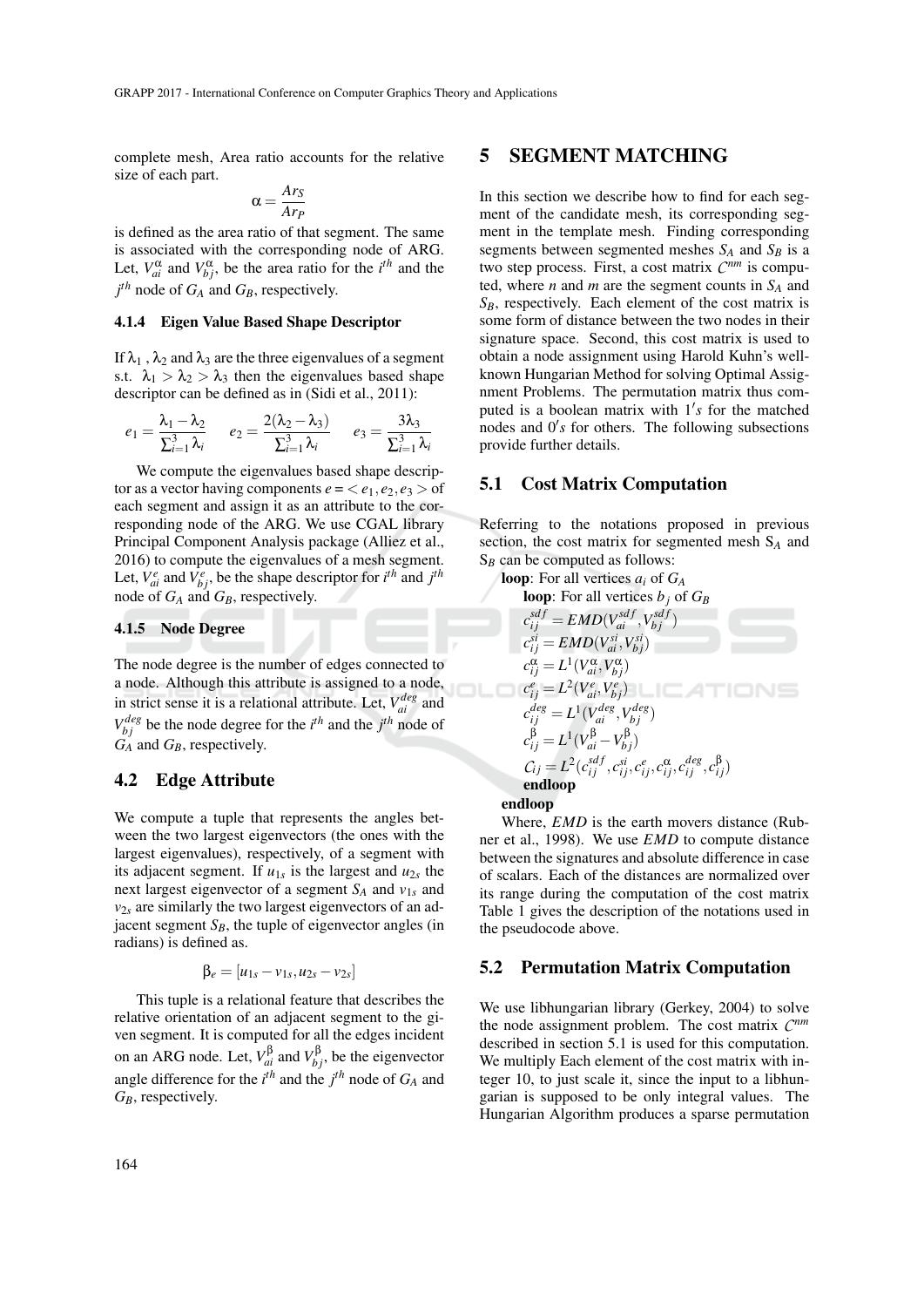| Notation                  | Description                      |  |  |
|---------------------------|----------------------------------|--|--|
| $c_{ij}^{\overline{sdf}}$ | <b>EMD</b> between SDF           |  |  |
|                           | signatures                       |  |  |
| $c_{i}^{si}$              | <b>EMD</b> between SI signatures |  |  |
|                           | Absolute difference              |  |  |
| $c_{ii}^{\alpha}$         | between area ratio               |  |  |
|                           | Euclidean distance between       |  |  |
| $c_{ij}^e$                | shape descriptors                |  |  |
| $c_{ij}^{\deg}$           | Absolute difference              |  |  |
|                           | between degrees                  |  |  |
| $I^1$                     | $L1$ norm                        |  |  |
| 12                        | $L2$ norm                        |  |  |

Table 1: Notations used for the various cost/distance.

 $n \times m$  sized matrix  $\mathcal{P}^{nm}$ , where  $\mathcal{P}_{ij} = 1$  if *i* and *j* are matching nodes.

## 6 SEGMENT MERGING

After completing the node assignment explained in Section 5, some nodes of graph  $G_A$  or  $G_B$  may remain un-assigned. This happens when the number of nodes in the two graphs are unequal. This could be due to imperfect segmentation or some defect in the candidate mesh. We consider the initial matching as tentative in this case and iterate in an attempt to improve the segmentation. In particular, we study the impact on matching if we merge two adjacent segments. An improvement in matching is strongly suggestive of imperfect segmentation and we finalize the merger. The algorithm is listed in Algorithm 1. It may happen that *dist merge* is greater than *dist original* in all tentative merge cases, which results in ARGs having unequal nodes even after the merge step. In that case we use distance of the unmatched segment signatures from zero valued signatures and consider that as an added penalty in the metric computation.

 $G_M$  is the resultant graph after the merge step. We reapply the segment matching algorithm listed in Section 5 between *G<sup>M</sup>* and the other graph. This again results in a cost matrix and a permutation matrix. We now use these two matrices to compute the part-based metric as explained in following section.

# 7 METRIC COMPUTATION

The result of the segment matching step (see Sections 5 and 6) is the cost matrix  $C^{nm}$  and the permutation matrix  $P^{nm}$ . The cost matrix  $C^{nm}$  is a collation of the distances of the segments in signature space. These

|                                                           | Algorithm 1: Segment Merging algorithm.                    |  |  |  |  |
|-----------------------------------------------------------|------------------------------------------------------------|--|--|--|--|
|                                                           | 1: if num_vertices( $G_A$ ) > num_vertices( $G_B$ ) then   |  |  |  |  |
| 2:                                                        | MERGESEGMENT $(G_A,G_B);$                                  |  |  |  |  |
|                                                           | $3:$ else                                                  |  |  |  |  |
| 4:                                                        | MERGESEGMENT $(G_B, G_A);$                                 |  |  |  |  |
|                                                           | $5:$ end if                                                |  |  |  |  |
|                                                           | 6: function MERGESEGMENT ( $G_X, G_Y$ )                    |  |  |  |  |
| 7:                                                        | for all Unmatched vertices $V_u$ in $G_X$ do               |  |  |  |  |
| 8:                                                        | <b>for all</b> Neighbours $V_{nbr}$ of $V_u$ <b>do</b>     |  |  |  |  |
| 9:                                                        | if $V_{nbr}$ is matched then                               |  |  |  |  |
| 10:                                                       | Merge $V_{nbr}$ and $V_u$ to get $V_{merge}$               |  |  |  |  |
| 11:                                                       | Compute unary attributes of $V_{merge}$                    |  |  |  |  |
| 12:                                                       | Find distance dist_merge between                           |  |  |  |  |
|                                                           | $V_{merge}$ and corresponding vertex of $V_{nbr}$ in $G_Y$ |  |  |  |  |
| 13:                                                       | if dist_merge $\lt$ dist_original then                     |  |  |  |  |
| 14:                                                       | Keep the merge                                             |  |  |  |  |
| 15:                                                       | else                                                       |  |  |  |  |
| 16:                                                       | Discard the merge                                          |  |  |  |  |
| 17:                                                       | end if                                                     |  |  |  |  |
| 18:                                                       | end if                                                     |  |  |  |  |
| 19:                                                       | end for                                                    |  |  |  |  |
| 20:                                                       | end for                                                    |  |  |  |  |
|                                                           | 21: end function                                           |  |  |  |  |
| $\triangleright$ Return the resultant graph after merging |                                                            |  |  |  |  |
|                                                           | return $G_M$                                               |  |  |  |  |
|                                                           |                                                            |  |  |  |  |

distances are EMD, Euclidean, Manhattan or Absolute difference. An element  $C_{ij}$  of matrix  $C^{nm}$  is the distance between segments*i* and *j*, respectively, of the two meshes. As explained in Section 4, these node attributes account for the segment shape and the edge attributes account for the relation between segments. The resultant metric is thus able to capture both the part based shape and inter part relational aspect of the meshes under comparison. Section 7.1 describes the computation of complete part based metric. Section 7.2 describes the computation of the global metric.

### 7.1 Part-Based Metric

We use the computed cost matrix  $C^{nm}$  (refer Section 5.1) and permutation matrix  $P^{nm}$  (refer Section 5.2) to compute the part based metric. We iterate through  $P^{nm}$  and check for matched nodes, and the corresponding cost is picked from  $C^{nm}$ . The  $L^2$  norm of all these costs is the computed part based metric. That is:

$$
M_p = \sqrt{\sum_{i=1}^n \sum_{j=1}^m C_{ij}^2 P_{ij}}
$$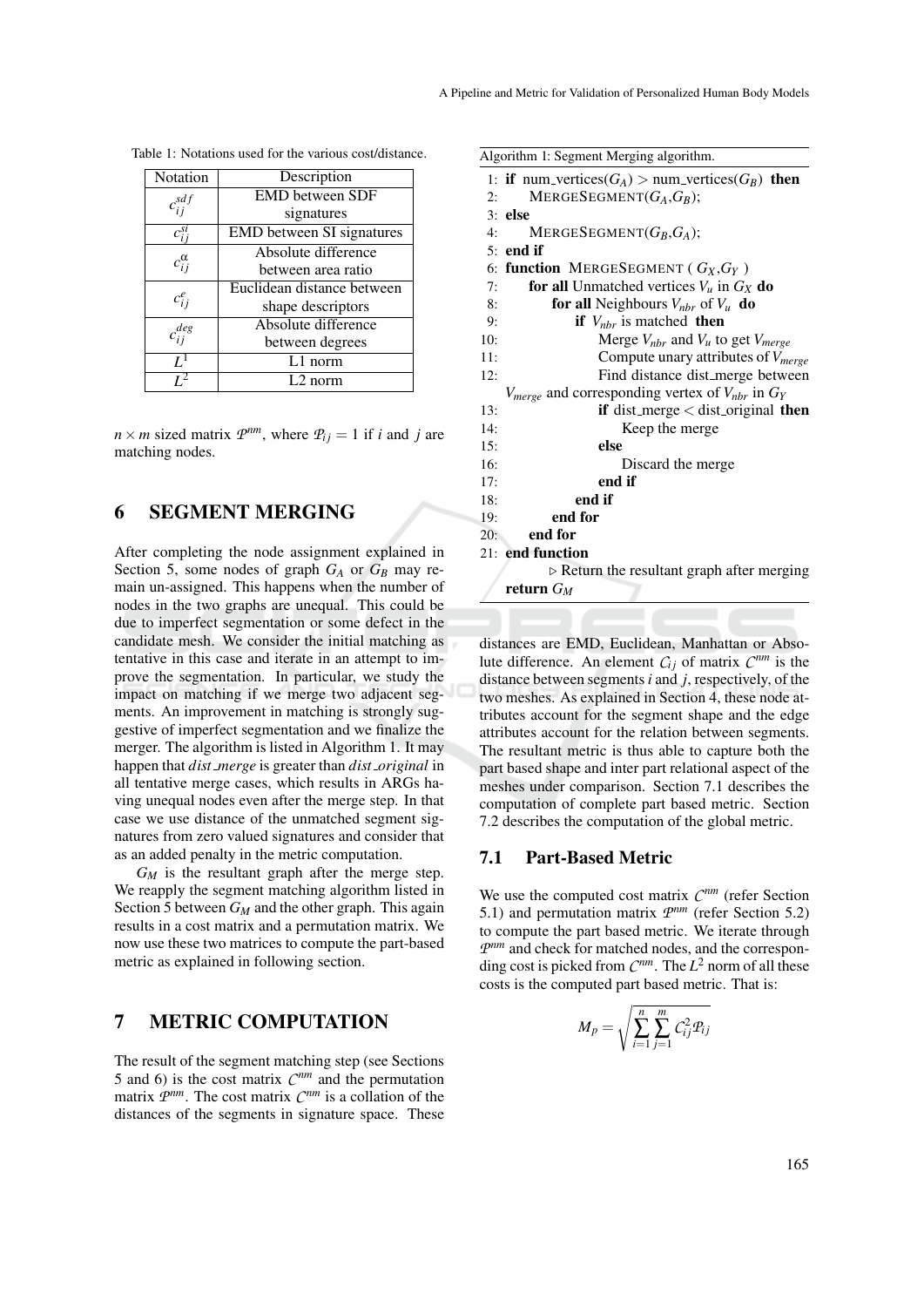### 7.2 Global Metric

In order to compute the global metric, we first compute the signature corresponding to the complete mesh. We compute the SDF signature for the meshes  $P_A$  and  $P_B$  and compute EMD between the two signatures. If  $H_A$  and  $H_B$  are the histograms of SDF values of the meshes  $P_A$  and  $P_B$ ,

$$
m_{sdf} = EMD(H_A, H_B)
$$

We also compute the eigenvalues based shape descriptor of the meshes as described in Section 4.1.4 for mesh segments. If *e<sup>A</sup>* and *e<sup>B</sup>* are shape descriptors of meshes P*<sup>A</sup>* and P*<sup>B</sup>* then,

$$
m_e = \sqrt{e_A^2 - e_B^2}
$$

Lastly, we compute the SI values based global shape signature of the meshes  $P_A$  and  $P_B$  (see Section 4.1.2). Thus if *SI<sup>A</sup>* and *SI<sup>B</sup>* are the histograms of SI values of the meshes P*<sup>A</sup>* and P*B*,

$$
m_{si} = EMD(SI_A, SI_B)
$$

We tested with both Euclidean distance and EMD for histograms, and observed that EMD gives more reliable results in practice than does the Euclidean distance. This is due to the fact that EMD imparts a more global sense to the distance between the two histograms, whereas the Euclidean distance can be unduly influenced by individual bins. For eigenvalues based shape descriptor, which is not a histogram, we use the Euclidean distance.

The resulting global metric is defined as the *L* 2 norm of  $m_{sdf}$ ,  $m_e$  and  $m_{si}$ :

$$
M_g = \sqrt{m_{sdf}^2 + m_e^2 + m_{si}^2}
$$

## 7.3 Overall Metric

The final metric is reported as the pair of the part based metric and the global metric, i.e.,

$$
M_r = (M_p, M_g)
$$

Since both  $M_p$  and  $M_g$  are based on metrics like EMD, Euclidean or Manhattan distances, the resultant metric does follow non-negativity and symmetry properties, but may not follow triangular inequality.

## 8 EXPERIMENTAL RESULTS

In section 8.1 we show an example validation for femur mesh having 16516 vertices and 33028 facets,

where the template femur mesh has been deformed at the Lesser Trochanter region as shown in Figure 2. We shall discuss two examples: Example 1, where the number of segments in the Template and the Test meshes are the same, and Example 2, where the number of segments of the Template and Test meshes are different. In the latter case, the mesh that has more segments will undergo automatic merging based on the algorithm as described in Section 6 The experiment was carried out on a system having Processor: Intel i7 CPU@2.40GHz and RAM: 8 GiB.

### 8.1 Example 1

Figure 5 shows the segmentation results of the template mesh and the deformed test mesh at the Lesser Trochanter region. It can be observed that for the given parameters of the segmentation algorithm, it is able to segment the femur into anatomically relevant regions like a) Head b) Shaft c) Condylar region and d) Greater trochanter. The results of the segmentation can change with the supplied parameters. In the current example the test mesh has the same number of segments as does the template mesh. The ARGs are constructed from the segmented meshes, Figure 3 and Figure 4 show the obtained cost and permutation matrices, respectively. Matching colors in Figure 5 represent the matched segments obtained in this step.

The cost and permutation matrices are used to compute the part-based metric and the global metric. The resultant metric is the pair of part-based and global metric as explained in section 7.

$$
M_p = 13.5712 \tag{1}
$$

$$
M_g = 0.1307\tag{2}
$$

$$
M_r = (13.5712, 0.1307) \tag{3}
$$

where,  $M_p$ ,  $M_g$  and  $M_r$  are the part-based, global and resultant metrics, respectively. where,  $M_p$ ,  $M_q$ and  $M_r$  are the part-based, global and resultant metrics, respectively. The complete process took approximately 43 seconds.

### 8.2 Example 2

Figure 10 shows the segmentation results of the the template mesh and test mesh deformed at the same location, but by a larger amount, as that in the mesh in Example 1. The segmentation algorithm, for the same parameters produces seven segments in this case. Thus the test mesh undergoes a merger step. Figure 6 and Figure 7 show the obtained cost matrix and permutation matrix respectively. The matched segments in Figure 10 are shown in the same color. Notice that there are two unmatched segments, colored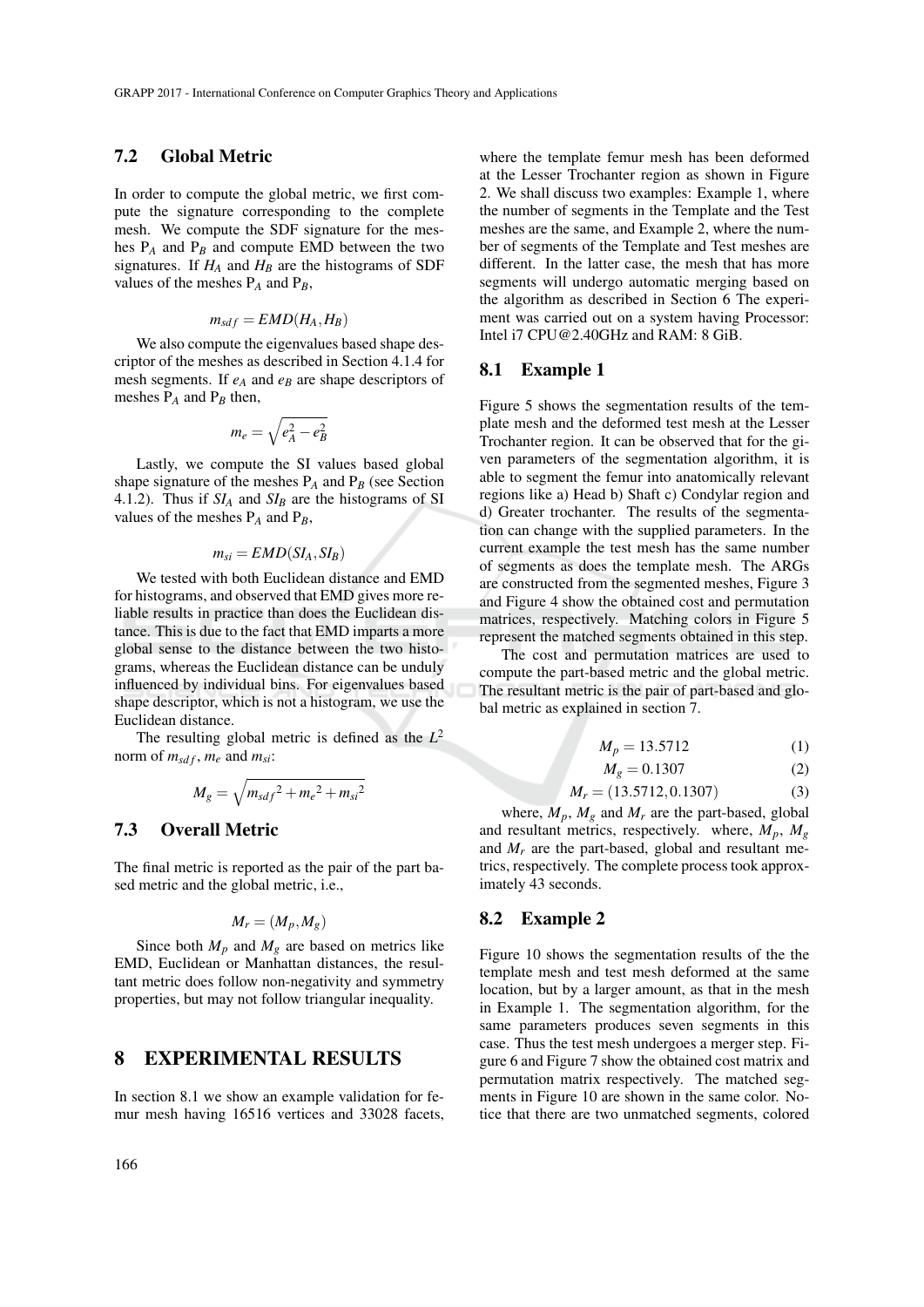

Figure 2: Femur Deformed at Lesser Trochanter: Template Mesh - Test Mesh 1 - Test Mesh 2.

 $-10$  $\overline{1}$  $\overline{1}$  $\overline{1}$  $\overline{1}$ 10 39 23 25 41 40 2 29 27<br>25 32 6 20  $32 \t 6$ 33 29 18 1 26 44 26 27 22 5  $41$  $\overline{1}$ 34  $\overline{1}$  $\mathbb{I}$ 

Figure 3:  $5 \times 5$  cost matrix femur example 1.

|                | 0              | 0 | 0              | 01              |
|----------------|----------------|---|----------------|-----------------|
| $\overline{0}$ |                | 0 | $\overline{0}$ | 0               |
| $\vert$ 0      | $\overline{0}$ |   | $\overline{0}$ | $\vert 0 \vert$ |
| $\overline{0}$ | $\overline{0}$ | 0 |                | $\check{0}$     |
| $\overline{0}$ | 0              | 0 | $\theta$       |                 |

Figure 4:  $5 \times 5$  permutation matrix computed femur example 1. 

pink and white. The complete process took approximately 42 seconds.

Figure 8 and Figure 9 show the obtained cost matrix and permutation matrix after merging. Figure 11 shows the matched segments finally obtained in this step. Notice that the two unmatched segments (from Figure 10) are merged with their neighbouring segments in this step.

The cost and permutation matrices are used to compute the part-based metric and the global metric. These are then joined to produce the resultant metric as explained in section 7.

$$
M_p = 19.2116 \tag{4}
$$

$$
M_g = 0.1347\tag{5}
$$

$$
M_r = (19.2116, 0.1347) \tag{6}
$$

Clearly, in this case output global as well as part based metric has greater value as compared to the example 1 results, thus indicating a greater amount of deformation. The merge step with computation of metric took approximately 27 seconds.



Figure 5: Corresponding segments of Template and Test Mesh 1.

|  |                |                |                | $\begin{bmatrix} 24 & 7 & 39 & 31 & 21 & 29 & 33 \\ 33 & 33 & 5 & 34 & 29 & 23 & 21 \end{bmatrix}$ |   |          |  |
|--|----------------|----------------|----------------|----------------------------------------------------------------------------------------------------|---|----------|--|
|  |                |                |                | 24 21 30 27 7 22 23<br>29 24 24 33 19 5 17<br>37 36 21 32 32 19 12                                 |   |          |  |
|  |                |                |                |                                                                                                    |   |          |  |
|  |                |                |                |                                                                                                    |   |          |  |
|  | $\overline{0}$ |                | $0 \quad 0$    | $\overline{0}$                                                                                     | 0 | $\Omega$ |  |
|  |                | $\overline{0}$ | $\overline{0}$ | $\overline{0}$                                                                                     | 0 |          |  |
|  |                |                |                |                                                                                                    |   |          |  |

Figure 6:  $7 \times 7$  cost matrix Femur case 2.

## 8.3 Survey Results

We conducted a survey to check the efficacy of the pipeline and the metric. The survey comprised images of five different sets of meshes. Each set had four meshes: one original template mesh and three deformed versions of it. Side-on snapshots of each mesh from four mutually perpendicular viewing an-

|                |              |  |  | $\begin{array}{cccccc} 1 & 0 & 0 & 0 & 0 & 0 \\ 0 & 1 & 0 & 0 & 0 & 0 \\ 0 & 0 & 0 & 1 & 0 & 0 \\ 0 & 0 & 0 & 0 & 1 & 0 \\ 0 & 0 & 0 & 0 & 0 & 1 \\ 0 & 0 & 0 & 0 & 0 & 0 \\ 0 & 0 & 1 & 0 & 0 & 0 \end{array}$ |
|----------------|--------------|--|--|-----------------------------------------------------------------------------------------------------------------------------------------------------------------------------------------------------------------|
|                |              |  |  |                                                                                                                                                                                                                 |
| $ 0\rangle$    |              |  |  |                                                                                                                                                                                                                 |
| $\overline{0}$ |              |  |  |                                                                                                                                                                                                                 |
|                | $\mathbf{0}$ |  |  |                                                                                                                                                                                                                 |
|                |              |  |  |                                                                                                                                                                                                                 |
|                |              |  |  |                                                                                                                                                                                                                 |

Figure 7:  $7 \times 7$  permutation matrix Femur example 2.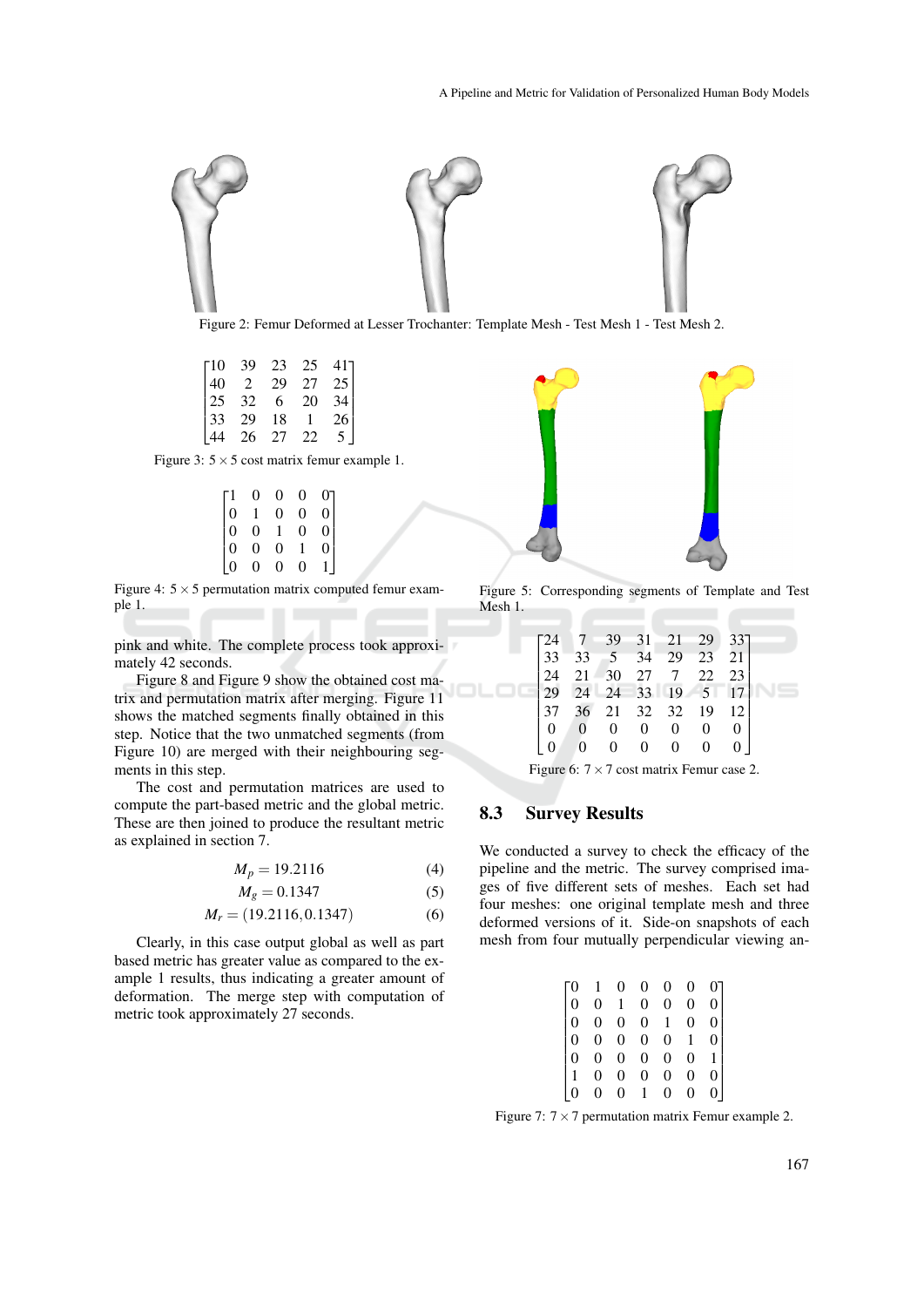| $\cdot$ 7 | 45 | 20 | 27                      | $36$ ] |  |
|-----------|----|----|-------------------------|--------|--|
| 37        | 11 | 31 | 24                      | 20     |  |
| 24        | 40 | 8  | 21                      | 27     |  |
| 28        | 32 | 20 | $\overline{\mathbf{5}}$ | 21     |  |
| 40        | 28 | 32 | 20                      | 8      |  |

Figure 8:  $5 \times 5$  cost matrix femur example 2 after merge.

|                                             | $\theta$       | 0              | 0              | 07                  |
|---------------------------------------------|----------------|----------------|----------------|---------------------|
| $\vert$ 0                                   |                | $\overline{0}$ | $\overline{0}$ | $\overline{0}$      |
| $\begin{bmatrix} 0 \\ 0 \\ 0 \end{bmatrix}$ | $\overline{0}$ |                | $\overline{0}$ | $\check{0}$         |
|                                             | $\overline{0}$ | $\dot{0}$      |                | $\ddot{\mathbf{0}}$ |
| $\overline{0}$                              | $\overline{0}$ | 0              | $\overline{0}$ |                     |

Figure 9:  $5 \times 5$  permutation matrix femur example 2 after merge.

gles were shown for evaluation. The three deformed meshes in each set all had deformations at the same location but with varying magnitudes. One of the sets include deformed mesh output from a GEBOD based (CEESAR et al., 2014; Cheng et al., 1996) FE-Mesh personalization algorithm. A group of ten experts, which comprised bio-mechanic researchers and medical practitioners, were asked to compare each deformed mesh (on the basis of the four snapshots) to the template mesh and assign a rank from 1 to 3 indicating the degree of deformation in their judgement. Figure 12 shows the results of the ranking marked by the surveyors. There was significant agreement among them.

We also computed the part-based and global metrics of the same set of deformed test meshes (with respect to their respective templates). In Figure 13 and Figure 14, we show the computed global and partbased metrics, respectively.

We evaluate the metric against the survey. From the survey, the modal rank of each deformed mesh was taken as its anatomically standard rank. The rankings from the metric were obtained directly: a higher value of the metric implied a lower rank. Figure 15 shows the results of the comparison. Further, the surveyors were also asked to judge the anatomical correctness of each test mesh by comparing it to the corresponding template meshes. Specifically, the question was "Are the two bones anatomically the same?", to which they had to answer as a) Strongly agree b) Agree c) Disagree or d) Strongly disagree. We computed a cumulative-score for a particular answer as  $\sum_{i=1}^{4} weight_i * mode_i$ , where weights were assigned from  $1 - 4$  with 1 for 'strongly agree' and so on. It was observed that the correlation between cumulative-score and part-based metric is significant with correlation coefficient  $= 0.724$ . The correlation coefficient between rankings and global-metric is 0.900 and between rankings and part-based metric



Figure 10: Corresponding segments of Template and Test Mesh 2 with two unmatched segments in color pink and white.



Figure 11: Corresponding segments of Template and Test Mesh 2 – Merged.

#### is 0.500.

Out of the five sets, the part-based metric disagrees with the standard ranking of the first mesh and the fifth mesh. For the first mesh, which is quite symmetric with similar shapes for opposite ends of meshes under comparison, matching failed, in part due to the segmentation. The sphere-like lateral condylar region was segmented for the template mesh but it matched the femoral head segment of the test mesh. These had similar geometric and relational features, and ended up in an inverse segment match. One way to improve this is to use different parameters for the segmentation algorithm and break symmetry. Since we wanted the same parameter for all meshes, we did not explore this further.

The fifth set had a torsion deformation at the femur condylar region. It was observed that the second mesh in this set had an equal number of segments to that of the template mesh. But the first mesh had an unequal number of segments. Even though the segment merging algorithm accounts for this discrepancy, this case results in significant variations in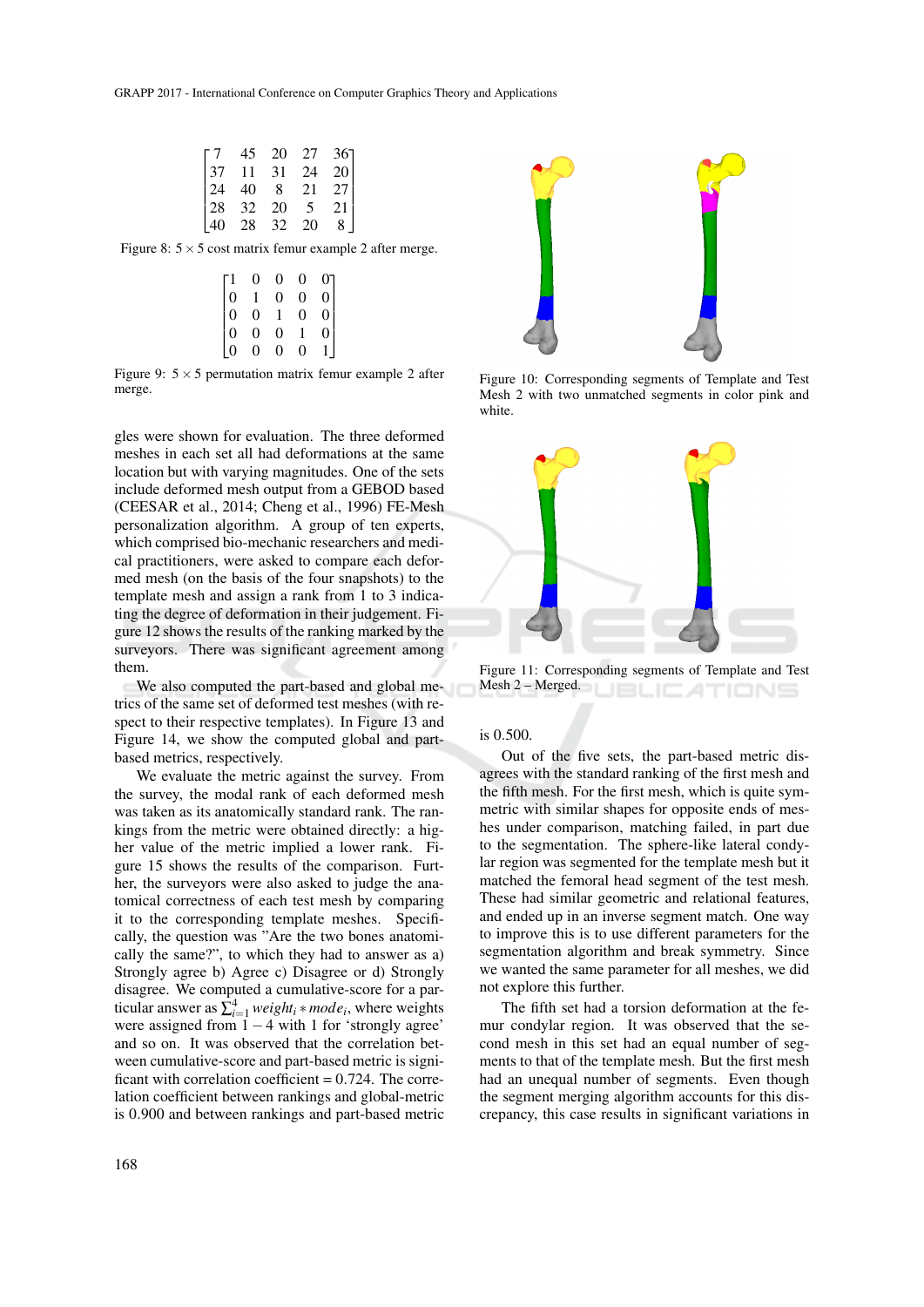A Pipeline and Metric for Validation of Personalized Human Body Models













Figure 15: Comparison of Rankings based on a Survey, Global Metric and Part-Based Metric.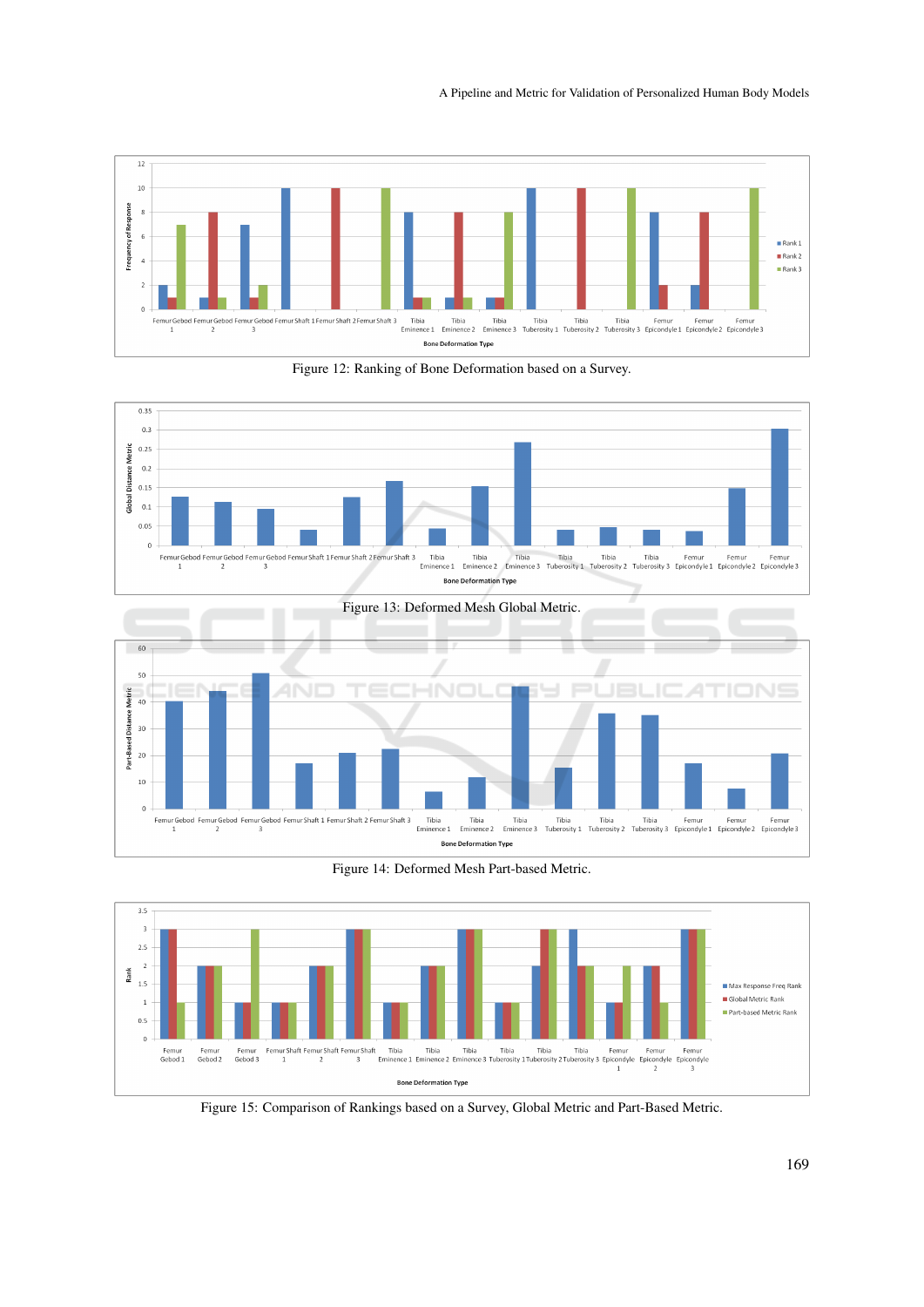the segment boundaries, leading to deviations in the computed metric. Overall, three cases out of five had rankings identical to the survey's for the part-based metric and the other two cases had partly similar ranking, but in these case, the global metric had ranking almost identical to the survey's.

In particular, one might conclude that if both partbased and global metrics indicate that a test-mesh has a high rank, it is indeed of good anatomical quality.

# 9 CONCLUSION AND FUTURE WORK

In this paper, we present a pipeline for the validation of personalized/deformed anatomical meshes by comparing these with known correct meshes. The pipeline considers part-based, relational and global geometrical features and gives a resultant validation metric. The complete pipeline requires little user intervention and computes the validation metric in an automatic way. The efficacy of the validation metric depends on three important factors, a) segmentation algorithm b) the choice of geometric features or signatures and c) the distance metric. We observed that SDF based segmentation algorithm gives satisfactory mesh partitions in case of anatomical organs. However, the segmentation output varies with the change in parameters provided to the algorithm. Further investigation is needed to determine if a better segmentation into actual anatomical parts can improve the match metric further. In further work, one may provide some control to segment the template as a one time effort. The candidate mesh can then be automatically co-segmented with the template. In future, one can test for additional signatures, anatomical meshes of upper body region and improve on limitations of the metric.

## ACKNOWLEDGEMENTS

We thank our colleagues and institutions involved in PIPER project (CEESAR et al., 2014) for providing us access to the Anatomical Surface Mesh Data Set and GHBMC model. Also, all the volunteers who helped in filling the on-line survey for subjective testing. Further, the comments from anonymous reviewers have been very helpful.

## REFERENCES

- Alliez, P., Pion, S., and Gupta, A. (2016). Principal component analysis. In *CGAL User and Reference Manual*. CGAL Editorial Board, 4.9 edition.
- Aspert, N., Santa-Cruz, D., and Ebrahimi, T. (2002). Mesh: measuring errors between surfaces using the hausdorff distance. In *Multimedia and Expo, 2002. ICME '02. Proceedings. 2002 IEEE International Conference on*, volume 1, pages 705–708 vol.1.
- Biederman, I. (1987). Recognition-by-components: A theory of human image understanding. *Psychological Review*, 94:115–147.
- Cazals, F. and Pouget, M. (2005). Estimating differential quantities using polynomial fitting of osculating jets. *Computer Aided Geometric Design*, 22(2):121 – 146.
- CEESAR, INRIA, U. et al. (2014). Position and Personalize Advanced Human Body Models for Injury Prediction. http://www.piper-project.eu/. [Online; accessed 18-October-2016].
- Chen, X., Golovinskiy, A., and Funkhouser, T. (2009). A benchmark for 3d mesh segmentation. In *ACM SIG-GRAPH 2009 Papers*, SIGGRAPH '09, pages 73:1– 73:12, New York, NY, USA. ACM.
- Cheng, H., Obergefell, L., and Rizer, A. (1996). The development of the gebod program. In *Biomedical Engineering Conference, 1996., Proceedings of the 1996 Fifteenth Southern*, pages 251–254.
- Cignoni, P., Rocchini, C., and Scopigno, R. (1998). Metro: Measuring error on simplified surfaces. *Computer Graphics Forum*, 17(2):167–174.
- Gal, R., Shamir, A., and Cohen-Or, D. (2007). Poseoblivious shape signature. *IEEE Transactions on Visualization and Computer Graphics*, 13(2):261–271.
- Gayzik, F. S., Moreno, D. P., Vavalle, N. A., Rhyne, A. C., and Stitzel, J. D. (2011). Development of the global human body models consortium mid-sized male full body model. *Injury Biomechanics Research*, pages 39–12.
- Gerkey, B. P. (2004). C Implementation of the Hungarian Method. http://robotics.stanford.edu/ gerkey/tools/hungarian.html. [Online; accessed 14-July-2016].
- Gray, H. (2001). Anatomy of the human body. Philadelphia: Lea & Febiger, 1918; Bartleby.com, 2000. http://www.bartleby.com/107/17.html. [Online; accessed 18-October-2016].
- Hwang, E., Hallman, J., Klein, K., Rupp, J., Reed, M., and Hu, J. (2016). Rapid development of diverse human body models for crash simulations through mesh morphing. Technical report, SAE Technical Paper.
- Iwamoto, M., Kisanuki, Y., Watanabe, I., Furusu, K., Miki, K., and Hasegawa, J. (2002). Development of a finite element model of the total human model for safety (thums) and application to injury reconstruction. In *Proceedings of the International Research Council on the Biomechanics of Injury conference*, volume 30, pages 12–p. International Research Council on Biomechanics of Injury.
- Iyer, N., Jayanti, S., Lou, K., Kalyanaraman, Y., and Ramani, K. (2005). Three-dimensional shape searching: